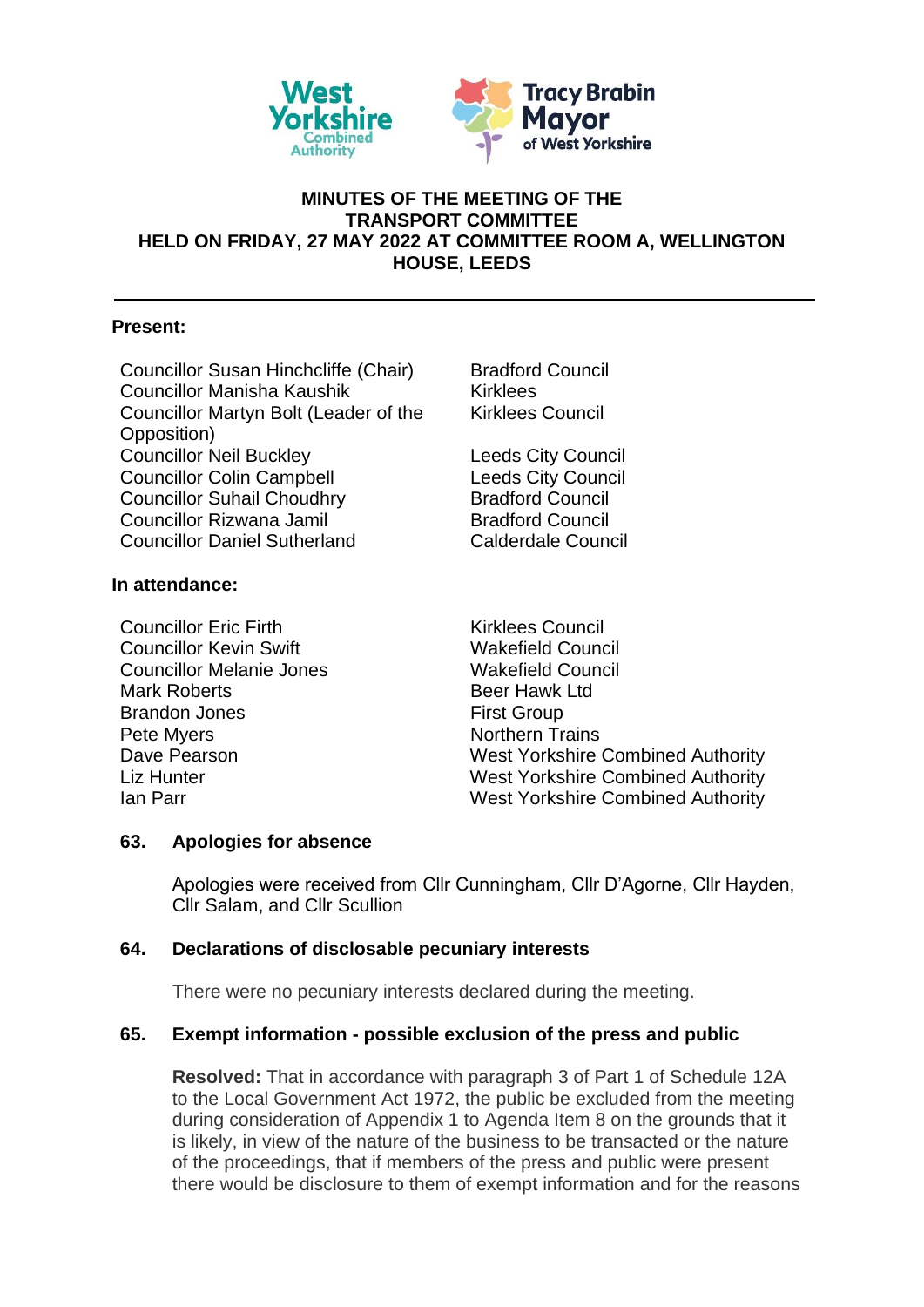set out in the report that in all the circumstances of the case, the public interest in maintaining the exemption outweighs the public interest in disclosing the information.

### **66. Minutes of the meeting of the Transport Committee held on 4 March 2022**

**Resolved:** That the minutes of the meeting of the West Yorkshire Combined Authority held on 4 March 2022 be approved.

### **67. Bus Service Improvement Plan**

Officers noted that the Bus Service Improvement Plan has been in development since the Summer of 2021 and was submitted in October 2021. Updates have been presented at multiple Transport Committee meetings in the intervening period, with the latest report seeking the Committee's approval of the next steps in the process.

Officers explained that a portion of the BSIP funding will go towards the reduction and simplification of bus fares across West Yorkshire, with a single ticket costing a maximum of £2 and a daily ticket capped at £4.50. The price and flexibility of MCards will also be reviewed, as commuters are more commonly buying day tickets to suit flexible home and office working patterns. More work with operators will be undertaken to reduce the impact on travellers who are required to take split journeys, including those travelling with multiple operators. Members agreed the need to support travellers with reduced fares in light of the rising cost of living.

It was queried why there is a gap between the £400 million initially sought by the Combined Authority and the £70 million that has been awarded. Officers confirmed that the figure of £70 million over three years awarded is still amongst the highest awarded to any authority. The disparity resulted from there originally being no upper limit for applications upon opening, and the reduction of the overall budget being cut from £3 billion to £1.2 billion.

Members asked how else passenger numbers will be recovered to prepandemic levels. Officers responded that it is difficult to suggest any single method that will improve passenger levels, however by focusing on more seamless services, improved reliability, and wider coverage, more passengers should return to buses as a desirable way to travel. Officers confirmed that broad engagement will take place with communities under the title 'The Big Bus Chat' beginning in June 2022 which will inform the direction taken in the next BSIP review. The Mayor will be involved in the events, and the schedule is currently being drawn up. There is also the Mayor's Free Bus Day on Sunday 5 June, which will promote bus travel across the region. Free Bus Days have on previous occasions resulted in a lift of 12% on traveller numbers when compared with the average passenger levels on the preceding four Sundays.

**Resolved:** The Transport Committee:

Approved the approach to the spend of the BSIP funding.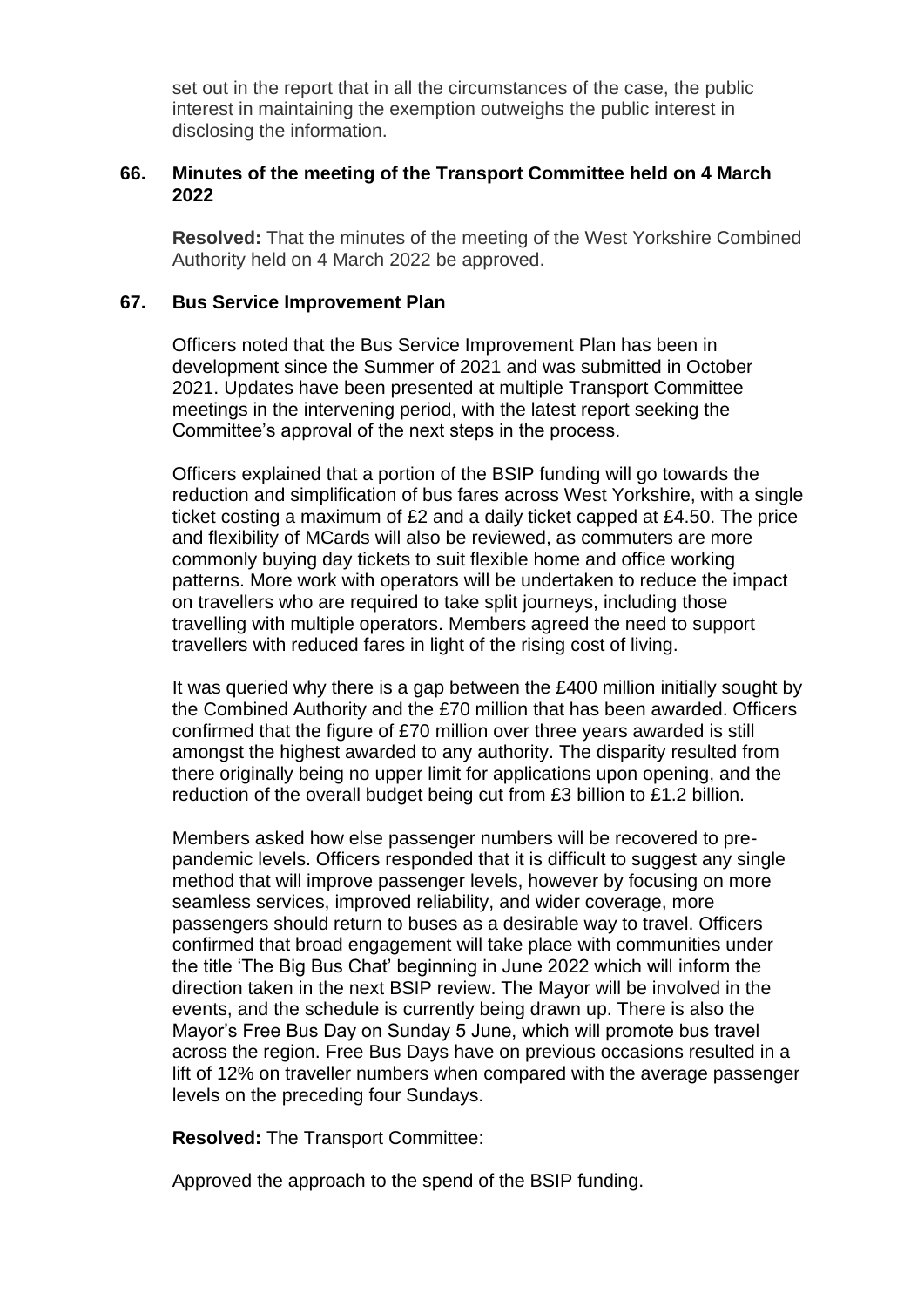Endorsed the intention to seek agreement with operators to deliver these initiatives through the Enhanced Partnership in preparation for submission in draft to the DfT on the 30th June 2022.

Endorsed the approach to public engagement to support next steps in development and delivery of the BSIP.

### **68. The State of the Bus Network**

Officers introduced the report, summarising the various challenges faced by bus operators over the pandemic, including a reduction in passenger numbers, fuel supply issues, and staff shortages among others. There has been recovery since the end of the pandemic restrictions and the Combined Authority has provided support and resources to alleviate issues wherever possible. Operators have been required to use their resources more effectively, and the challenge will continue when Government grants are ended in October 2022. Bus operator representatives in attendance confirmed that there have been challenges, though the situation is stabilising. Improved pay structures are focusing on attracting and retaining staff, and recruitment has been accelerated. New shift patterns have been introduced to improve the work-life balance of staff which should also make it easier for staff to cover absences where necessary.

Members raised concerns regarding the removal of existing services, and questioned if the BSIP funding will be used to support services. Officers explained that the BSIP funding is intended to support improvements to the network, but there are alternative means to support operators such as utilising the Adult Education Budget to support training new drivers. There are also other avenues to explore about how new and existing funding may be allocated, such as the CRSTS to create new bus priority routes. Reviewing the network will identify the need for change to support communities that are not well served by the existing arrangements.

**Resolved:** The Transport Committee:

Noted the existing challenges to the bus network and that a further report be submitted outlining the outcome of the Network Sustainability Review.

Endorsed the approach to creating a five year Bus Network Plan

# **69. Bus Reform Assessment**

Officers noted the bus reform objectives, which are running in parallel with BSIP and other projects, and asked members for their feedback and suggestions.

Members queried the flexibility of the available franchising options given in the report. Officers responded that there are alternative options, though the ones laid out are similar to existing schemes in other countries as well as in London, and assessment has taken place in the Greater Manchester region.